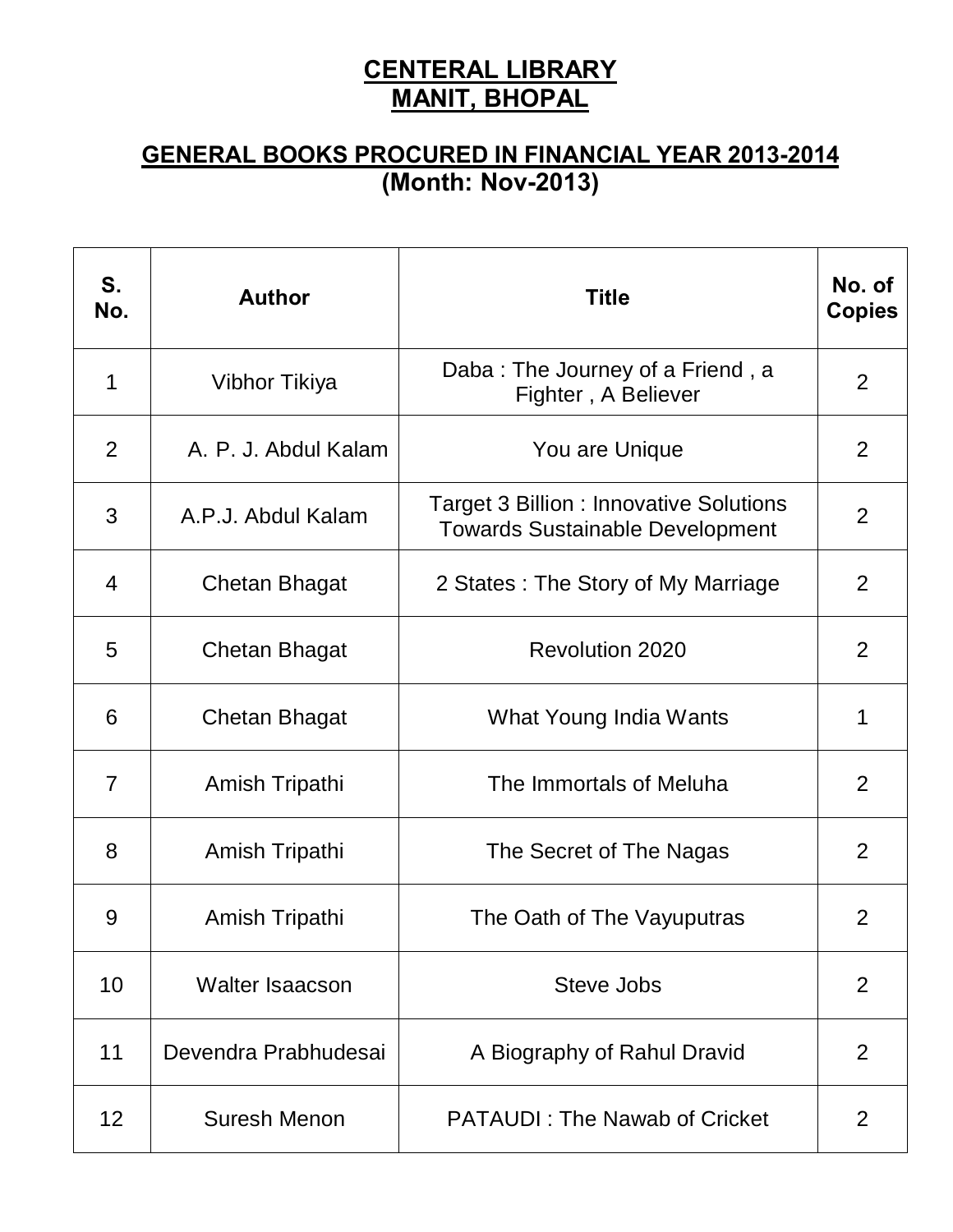| S.<br>No. | <b>Author</b>         | <b>Title</b>                                                                                          | No. of<br><b>Copies</b> |
|-----------|-----------------------|-------------------------------------------------------------------------------------------------------|-------------------------|
| 13        | <b>Gulu Ezekiel</b>   | Sachin The Story of The Worlds Greatest<br><b>Batsman</b>                                             | $\overline{2}$          |
| 14        | S.M. Gavasker         | Sunny Days Sunil Gavasker & Own Story                                                                 | 1                       |
| 15        | <b>Sunil Gavaskar</b> | <b>Straight Drive</b>                                                                                 | 1                       |
| 16        | A. P. J. Abdul Kalam  | Ignited Minds                                                                                         | $\overline{2}$          |
| 17        | A.P. J. Abdul Kalam   | Spint of India                                                                                        | $\overline{2}$          |
| 18        | Adam Lashinsky        | Inside Apple: The Secrets Behind The<br>Past And Future Success of Steve Jobos<br><b>Iconic Brand</b> | 2                       |
| 19        | Makarand              | Yuvi                                                                                                  | $\overline{2}$          |
| 20        | Suresh Menon          | Bishan: Portrait of A Cricketer                                                                       | $\overline{2}$          |
| 21        | Dinanna Podmoroff     | 365 Ways to Motivate and Reward                                                                       | 2                       |
| 22        | Diana Delonzor        | Never Be Late Again                                                                                   | $\overline{2}$          |
| 23        | Johathon A Flaum      | How The Paper Fish Learned to Swim                                                                    | $\overline{2}$          |
| 24        | Chris Komisarj        | <b>Peanut Butter and Jelly Management</b>                                                             | 2                       |
| 25        | R. K. Agnihotri       | Autobiography of an Unknown Police<br>Man                                                             | $\overline{2}$          |
| 26        | Dennis a Kelley       | <b>Achieving Unlimited Success</b>                                                                    | $\overline{2}$          |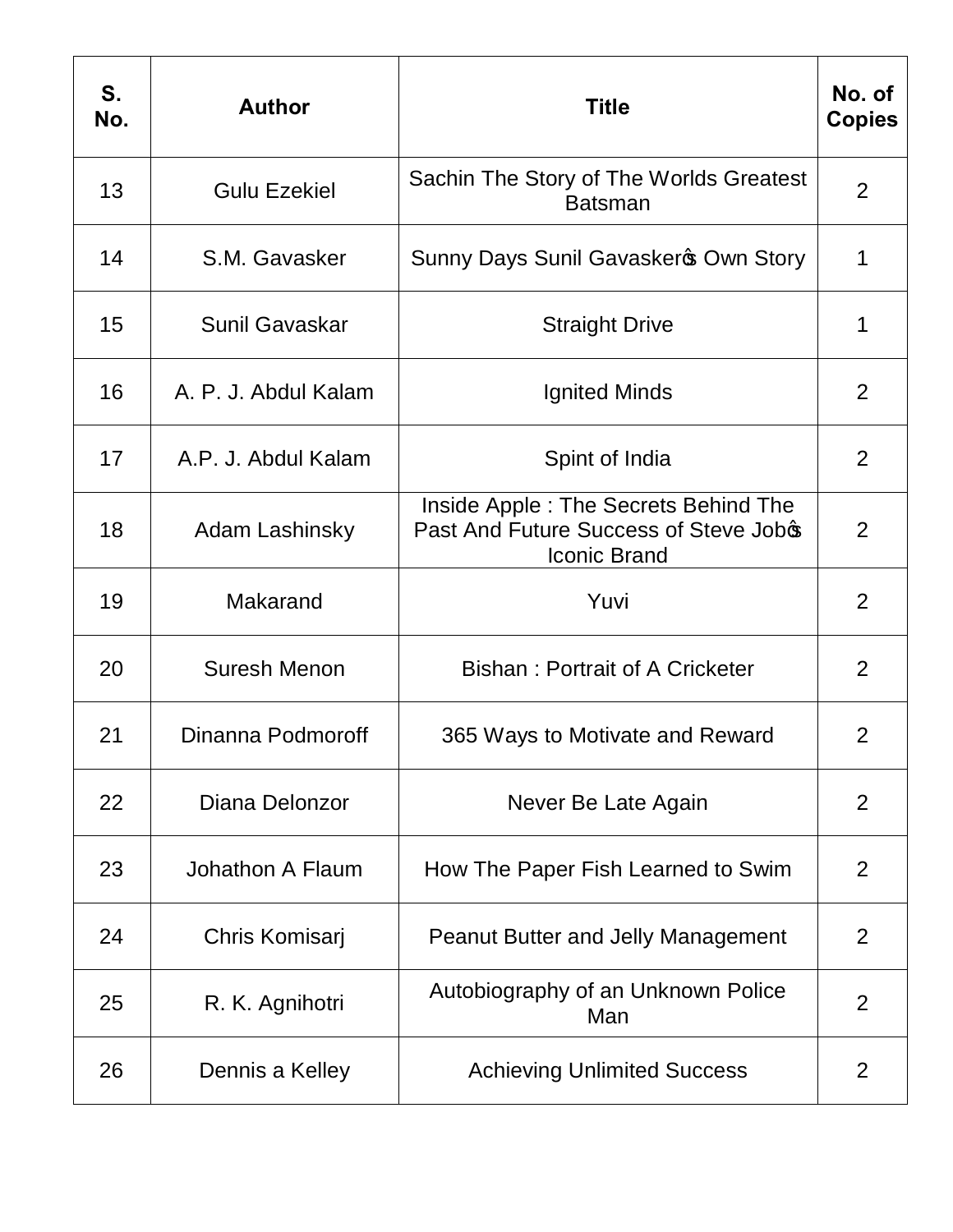| S.<br>No. | <b>Author</b>           | <b>Title</b>                                               | No. of<br><b>Copies</b> |
|-----------|-------------------------|------------------------------------------------------------|-------------------------|
| 27        | <b>Steve Nakamoto</b>   | Talk Like a Winner!                                        | 2                       |
| 28        | <b>Corinne Williams</b> | Play The Game of Life                                      | $\overline{2}$          |
| 29        | Seema Agaewal           | Parables: Acoolection of Inspiring Short<br><b>Stories</b> | 2                       |
| 30        | <b>Burke Hedges</b>     | Who Stole The American Dream?                              | $\overline{2}$          |
| 31        | Joseph T Straub         | The Agile Manageros Guide to Building<br>and Leading Teams | $\overline{2}$          |
| 32        | Karan Sondhi            | Believing is Achieving The Mantra For<br><b>Success</b>    | $\overline{2}$          |
| 33        | Robin S Shama           | The Monk Who Sold his Ferrari                              | $\overline{2}$          |
| 34        | G. Francis Xavier       | The Worldo Best Inspiring Stories                          | $\overline{2}$          |
| 35        | Mridula Agrawal         | The 10 Rules of Happiness                                  | $\overline{2}$          |
| 36        | Karan Sondhi            | Unravel The Power Within You                               | $\overline{2}$          |
| 37        | Vijay Agrawal           | <b>Hanuman Who Never Failed</b>                            | $\overline{2}$          |
| 38        | Stephen R. Covey        | The 7 Habits of Highly Effective People                    | $\overline{2}$          |
| 39        | Joseph Murphy           | The Power of Your Subconcious Mind                         | 2                       |
| 40        | T.K. Robert             | <b>Rich Dad Poor Dad</b>                                   | 1                       |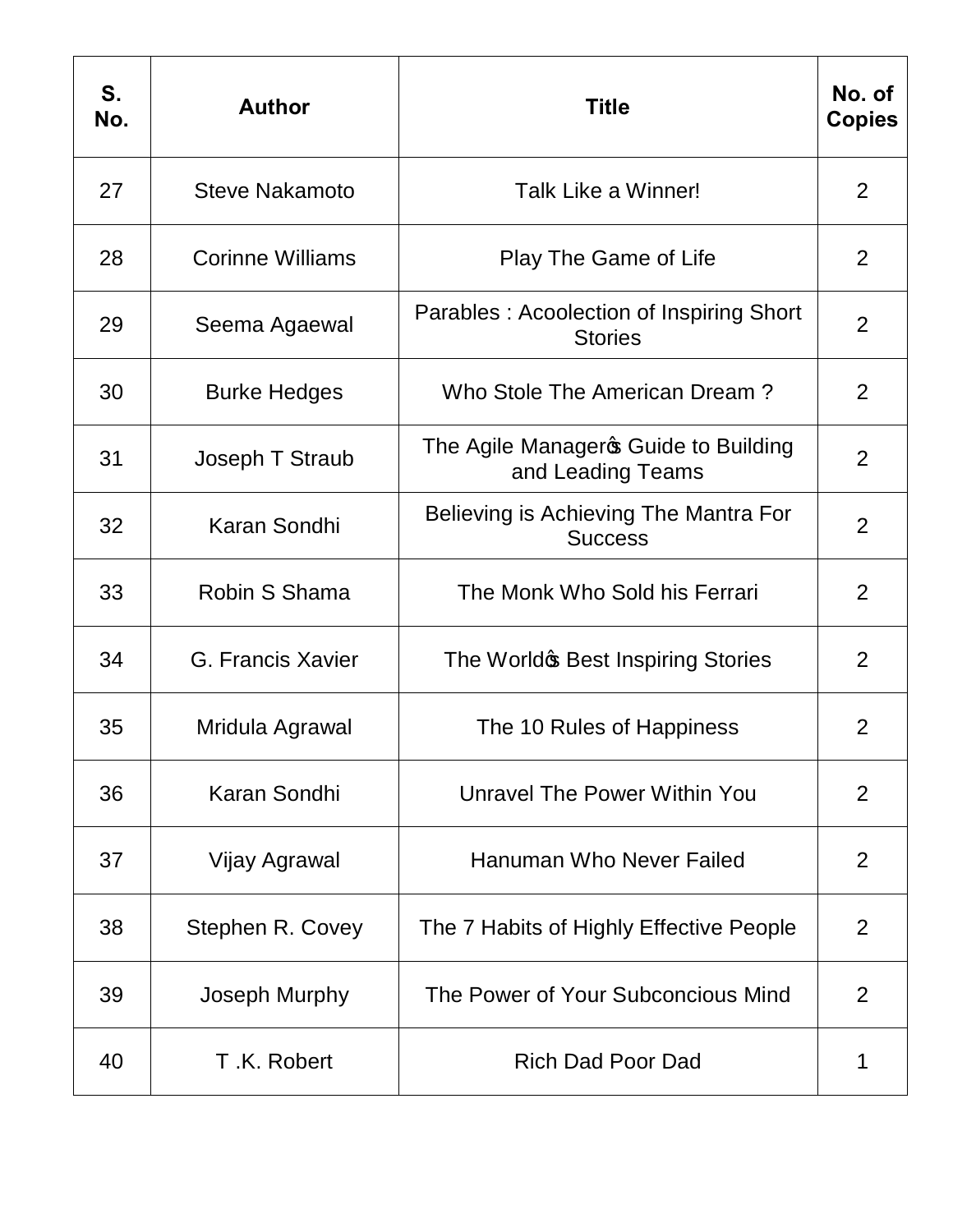| S.<br>No. | <b>Author</b>           | <b>Title</b>                                    | No. of<br><b>Copies</b> |
|-----------|-------------------------|-------------------------------------------------|-------------------------|
| 41        | <b>Kan Blanchard</b>    | <b>Big Bucks!</b>                               | $\overline{2}$          |
| 42        | Spencer Johnson         | Who Moved My Cheese?                            | 2                       |
| 43        | Stephen C               | <b>Fish Tales</b>                               | 2                       |
| 44        | Aditya Niyogi           | The Last Letter                                 | $\overline{2}$          |
| 45        | Vijay Agrawal           | <b>Master Your Mind</b>                         | $\overline{2}$          |
| 46        | <b>Janet Engle</b>      | 101 Ways to Make Studying Easioer and<br>Faster | $\overline{2}$          |
| 47        | <b>Daniel Priestley</b> | Become a Key Person of Influence                | 2                       |
| 48        | David Rohlander         | The CEO Code                                    | $\overline{2}$          |
| 49        | <b>Steve Nakamoto</b>   | Men Are Like Fish                               | $\overline{2}$          |
| 50        | Max Lucado              | Fearless Imagine Your Life Wthout Fear          | 2                       |
| 51        | Amal C Dev              | Rebellious Rivuleto .!                          | $\overline{2}$          |
| 52        | <b>Rick Conlow</b>      | Superstar Leadership                            | $\overline{2}$          |
| 53        | Wayne Rooney            | My Decade in The Premier League                 | $\overline{2}$          |
| 54        | Saina Nehwal            | Playing to Win                                  | 2                       |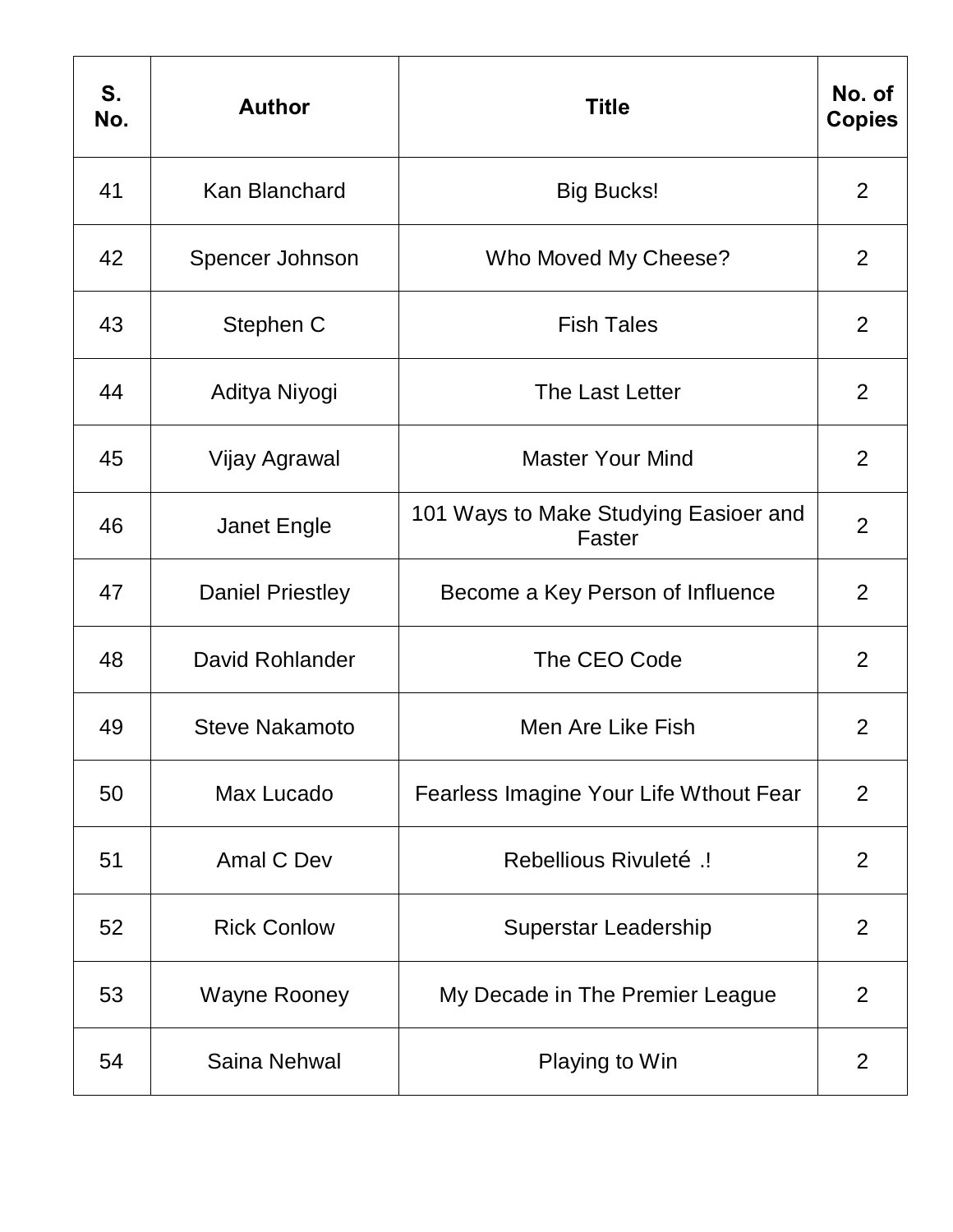| S.<br>No. | <b>Author</b>          | <b>Title</b>                                                       | No. of<br><b>Copies</b> |
|-----------|------------------------|--------------------------------------------------------------------|-------------------------|
| 55        | <b>Randy Pausch</b>    | The Last Lecture                                                   | $\overline{2}$          |
| 56        | <b>Ankur Gupta</b>     | Seed of Genius: Nurture Your Natural<br>Multiple Intelligences     | 2                       |
| 57        | <b>Ravi Shankar</b>    | Management Mantras; Keys to Effective<br>Management and Leadership | $\overline{2}$          |
| 58        | D. P. Sabharwa         | <b>Personality Development Handbook</b>                            | 2                       |
| 59        | Rajiv K. Mishra        | <b>Personality Development: Transform</b><br>Yourself              | $\overline{2}$          |
| 60        | Sharda Ugra            | The Test of My Life                                                | 2                       |
| 61        | Derek O Brien          | Speak Up Speak Out                                                 | 2                       |
| 62        | <b>Usain Bolt</b>      | Faster Than Lightning, My<br>Autobiography                         | $\overline{2}$          |
| 63        | <b>Stephen Hawking</b> | The Grand Design                                                   | $\overline{2}$          |
| 64        | Anita Raghavan         | The Billionaire of Apprentice                                      | 2                       |
| 65        | Sandipan Deb           | <b>Fallen Anjel</b>                                                | $\overline{2}$          |
| 66        | Arun Khopkar           | Guru Dutt: A Tregedy in Three Act                                  | 2                       |
| 67        | K.D. Burman            | S. D. Burman The World of His Music                                | $\overline{2}$          |
| 68        | Anirudha               | R. D. Burman: TheMan, The Music                                    | $\overline{2}$          |